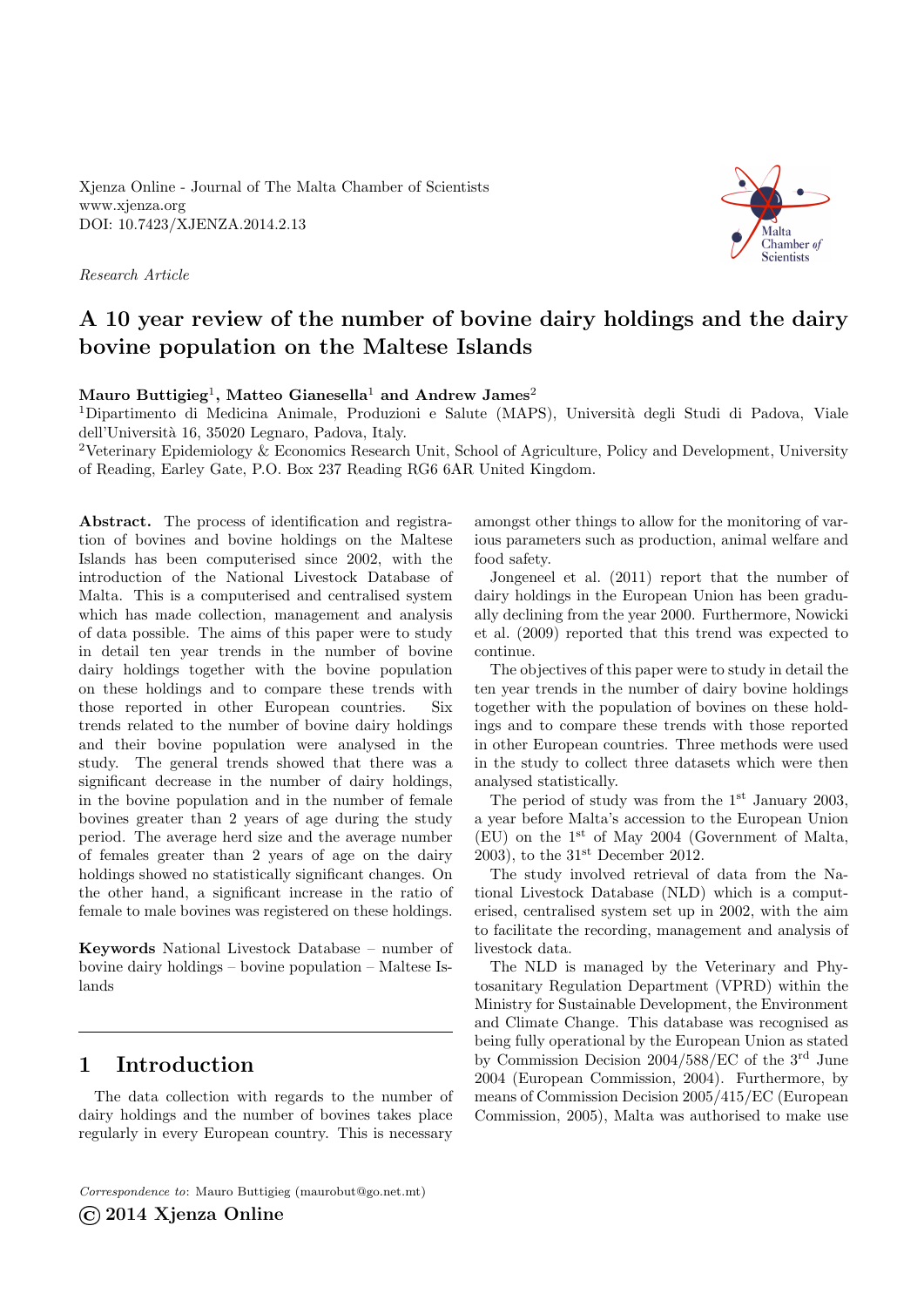of the NLD and replace surveys of bovine livestock as required by Directive 93/24/EC (European Commission, [1993\)](#page-6-3).

All bovine herds are obliged by Maltese law to be registered with the VPRD. Two important laws in this regard are Subsidiary Legislation 437.78 published as Legal Notice 292 of 2005 (Government of Malta, [2005b\)](#page-6-4) and Subsidiary Legislation 437.84 published as Legal Notice 311 of 2005 (Government of Malta, [2005a\)](#page-6-5).

The obligation of identification and registration of each bovine together with the collection of all the data in one national computerised system has made it possible to collect and analyse data regarding all registered bovines on holdings present on the islands of Malta and Gozo at any point in time.

### 2 Materials and Methods

### 2.1 Study design

A retrospective longitudinal study was conducted on the entire population of dairy herds present on the islands of Malta and Gozo registered in the NLD. No bovines were registered on the island of Comino during the study period. Six trends related to the number of dairy holdings and the dairy bovine population were analysed.

Bovine holdings on the Maltese Islands fall into two categories. These are the dairy holdings and the nondairy holdings. The dairy holdings are licensed to produce and sell their milk to a dairy processing plant and their main objective is the production of fresh milk.

The non-dairy holdings are those bovine holdings which are not licensed to produce and sell milk and their main activity is the fattening of bovines for slaughter. These latter holdings are relatively small, family run and mostly managed on a part-time basis. The mean number of active non-dairy holdings per year throughout the 10 year period under study as calculated by Method 2 described below was  $206.40$  (SD =  $21.82$ ) in Malta and 13.70  $(SD = 4.06)$  in Gozo. The holdings in Malta had a mean bovine population of  $8.50$  (SD = 0.91) and those in Gozo had a mean of 4.67 bovines  $(SD = 0.70)$ . The non-dairy holdings in Malta contained  $14.57\%$  (SD = 2.50) of the total bovine population of Malta, whereas the holdings in Gozo contained only  $1.09\%$  (SD = 0.17) of the total bovine population of Gozo.

Due to the dynamic nature of the livestock population on holdings, different results can be obtained depending on what is considered as being an active holding. As a result, three methods were used in this study:

Method 1 (M1): Using this method, an active bovine holding was taken as being a holding on which at least one bovine was registered at the reference date of the 1st December of each year of the study.

Method 2 (M2): This method considers an active holding as one on which at least an average of one bovine is registered on the holding throughout the year. This method takes into account the average population on the holding per year, starting from the  $1<sup>st</sup>$  January to the 31<sup>st</sup> December of each year. The calculation of the average population is in principle the average of the number of animals present for each day in the period. For computational efficiency, the database locates all the animals that were present at any time during the period. It then calculates the number of days that each animal was present during the period (animal-days). The total number of animal-days is then divided by the number of days in the year to obtain the average population per year on any particular holding.

Method 3 (M3): Using this method, a holding was considered as being active when at least one female bovine older than 2 years of age  $(F>2y)$  was present on the holding on the 1st December of each year of the study. In this case it is assumed that dairy holdings having F>2y are still involved in milk production since nearly all of these bovines would be milk producing cows. This consideration was made since a number of dairy holdings winding down their activities would still have a number of bovines on the holding, such as young heifers and male calves or bulls, but in actual fact they would not be actively involved in milk production. This is especially so since during the period 2007 to 2012 an eradication programme for enzootic bovine leucosis (EBL) was underway (Government of Malta, [2009\)](#page-7-2). The fact that at least one  $F>2y$  is present on a holding licensed as being a dairy holding assumes that it contains dairy cows and therefore is still involved in milk production.

The 1st December of each year was chosen as the reference date in order to follow the guidelines of the National Statistics Office (NSO) of Malta which uses the 1st December as its reference date when compiling the yearly cattle census as per Commission Regulation (EC) 1165/2008 (European Commission, [2008a\)](#page-6-6) and Commission Regulation (EC) 1166/2008 (European Commission, [2008b\)](#page-6-7).

### 2.2 Statistical Analyses

The data collected from the NLD was transferred to Excel files where data verification and validation was carried out. In all cases data from 2003 to 2012 were used in the statistical analyses. However during the verification process, the data fields concerning the number of F>2y of age for the year 2003, were not considered to be sufficiently accurate. This is due to the fact that when inputting data for animals born prior to 2003 in the database, the date of birth had to be transposed from pre-existing paper records which at times had in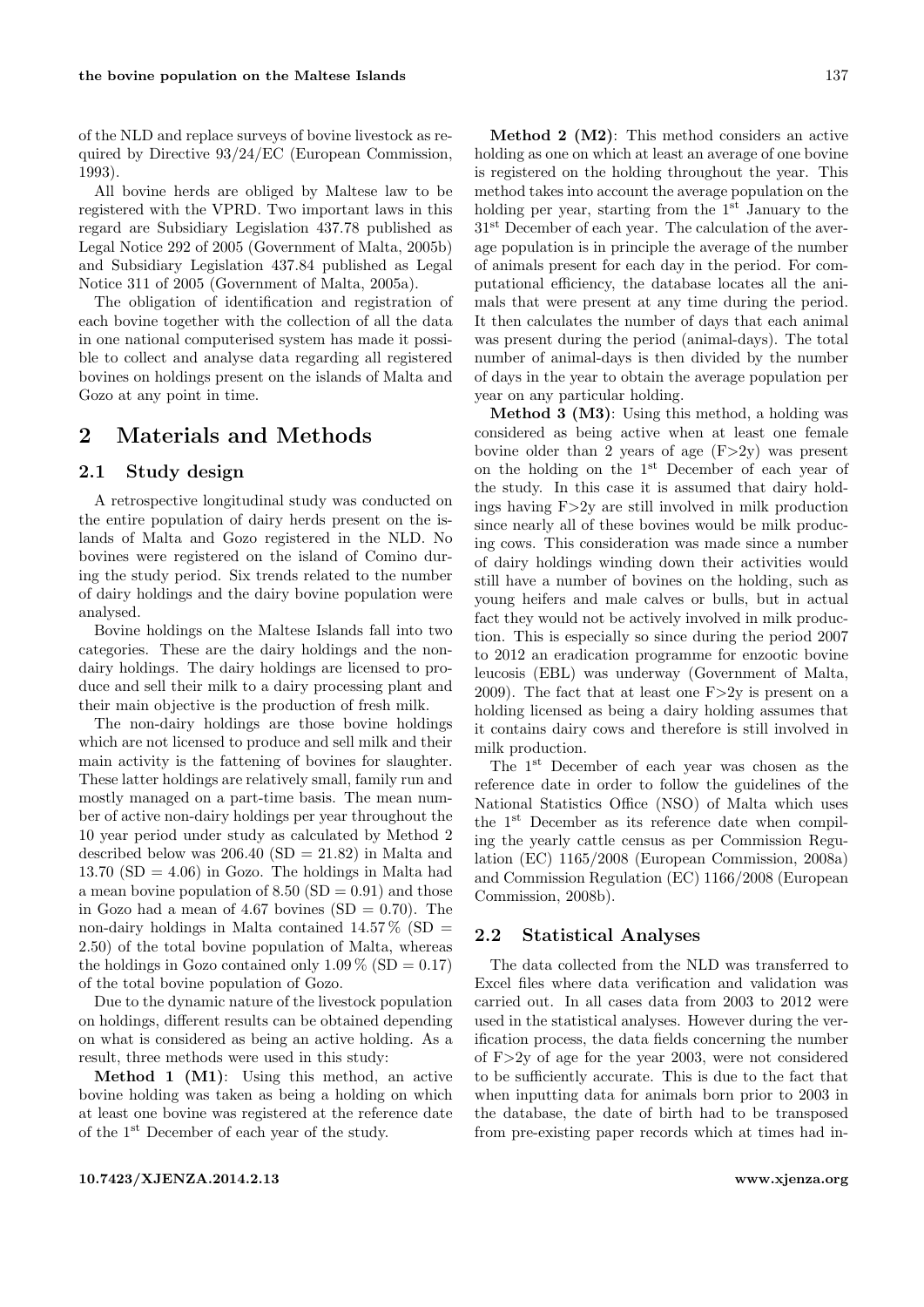complete or inaccurate data. As a result, data for 2003 were omitted when analysing trends regarding F>2y of age.

The data used in the statistical analyses was then transferred to SPSS version 21, a statistical package that permitted descriptive statistics, correlation analysis and analysis of variance to be carried out.

# 3 Results and Discussion

### 3.1 The trend in the number of dairy holdings on the Maltese Islands

The trend in the total number of dairy holdings per year on the Maltese Islands during the period 2003 to 2012, calculated by the three methods described, is shown by the line diagram in Figure [1.](#page-2-0)

<span id="page-2-0"></span>

Figure 1: Line diagram showing the total number of dairy holdings on the Maltese Islands per year from 2003 to 2012 calculated by the three methods described.

All three methods show a decrease in the total number of dairy holdings on the Maltese Islands from maximum peaks in 2003 of 163, 165 and 158 holdings to minimum numbers in 2012 of 136, 139 and 125 holdings for methods 1, 2 and 3 respectively. This gives a decrease in the number of dairy holdings during the study period of  $16.56\%$  when using M1,  $15.76\%$  when using M2 and 20.89 % when using M3. This decrease, although less pronounced, is similar to trends registered in EU-27 member states. These include all member states excluding Croatia which joined the European Union on the 1st of July 2013. The total number of holdings with dairy cows in the EU-27 member states fell by 32 % from 2007 to 2010. The decrease amounts to 47 % if values for 2003 and 2010 are compared (Marquer, [2013\)](#page-7-3).

The biggest difference in the number of holdings is obtained when using M3. This method is more appropriate for calculating the actual number of active dairy holdings producing milk from their herds since it is only dairy holdings having at least one F>2y of age which are taken into consideration. M1 gives a mean number of dairy holdings of  $149.40$  (SD = 9.65) which is higher than  $143.00$  (SD = 11.63) obtained when using M3. This is due to the fact that the former would include some holdings which were closing down their activity during the 10 year period and had no  $F > 2y$  of age present on the holding but still had some male or younger female bovines. When using M2, the mean number of holdings was  $153.50$  (SD = 9.23). The mean is even higher in this method since the yearly average would take a longer time to fall below the cut-off point of at least one bovine present on the holding.

Very strong negative correlations ranging from r=  $-0.913$  to r=  $-0.992$  (n = 10) are present between the total number of dairy holdings and the year, when analysed separately on both islands and as a total number of holdings in Malta plus Gozo. This applies to the three methods used and in all cases the correlations have a significance of  $p<0.0005$ . This implies that there has been a statistically significant decrease in the number of dairy holdings from 2003 to 2012 in both Malta and Gozo.

The mean number of dairy holdings in Malta during the study period was significantly higher than in Gozo. This varied from  $105.70$  (SD = 7.03) calculated when using M1, 109.00 (SD = 6.46) calculated using M2 and  $100.10$  (SD = 8.40) as calculated using M3. The mean number of holdings in Gozo calculated by M1 was 43.70  $(SD = 2.71)$ . When calculated using M2 and M3 the values were  $44.50$  (SD = 2.92) and  $42.90$  (SD = 3.25) respectively.

The yearly percentage of dairy holdings present in Malta compared to Gozo calculated using the three methods was  $70.74\%$  (SD = 0.40) for M1,  $71.02\%$  (SD  $= 0.51$ ) for M2 and 69.99 % (SD  $= 0.25$ ) for M3. This percentage does not show great variations during the 10 year period under study denoting that the percentage distribution of dairy holdings in Malta and Gozo was relatively stable from 2003 to 2012.

### 3.2 The trend in the total number of bovines on dairy holdings

The trend in the total number of bovines on dairy holdings on the Maltese Islands is shown in Figure [2](#page-3-0)

The data analysed is from year 2004 to 2012 since data concerning the number of F>2y of age for year 2003 were not deemed to be sufficiently reliable and were removed from the analysis. A small decrease in the total number

#### <10.7423/XJENZA.2014.2.13><www.xjenza.org>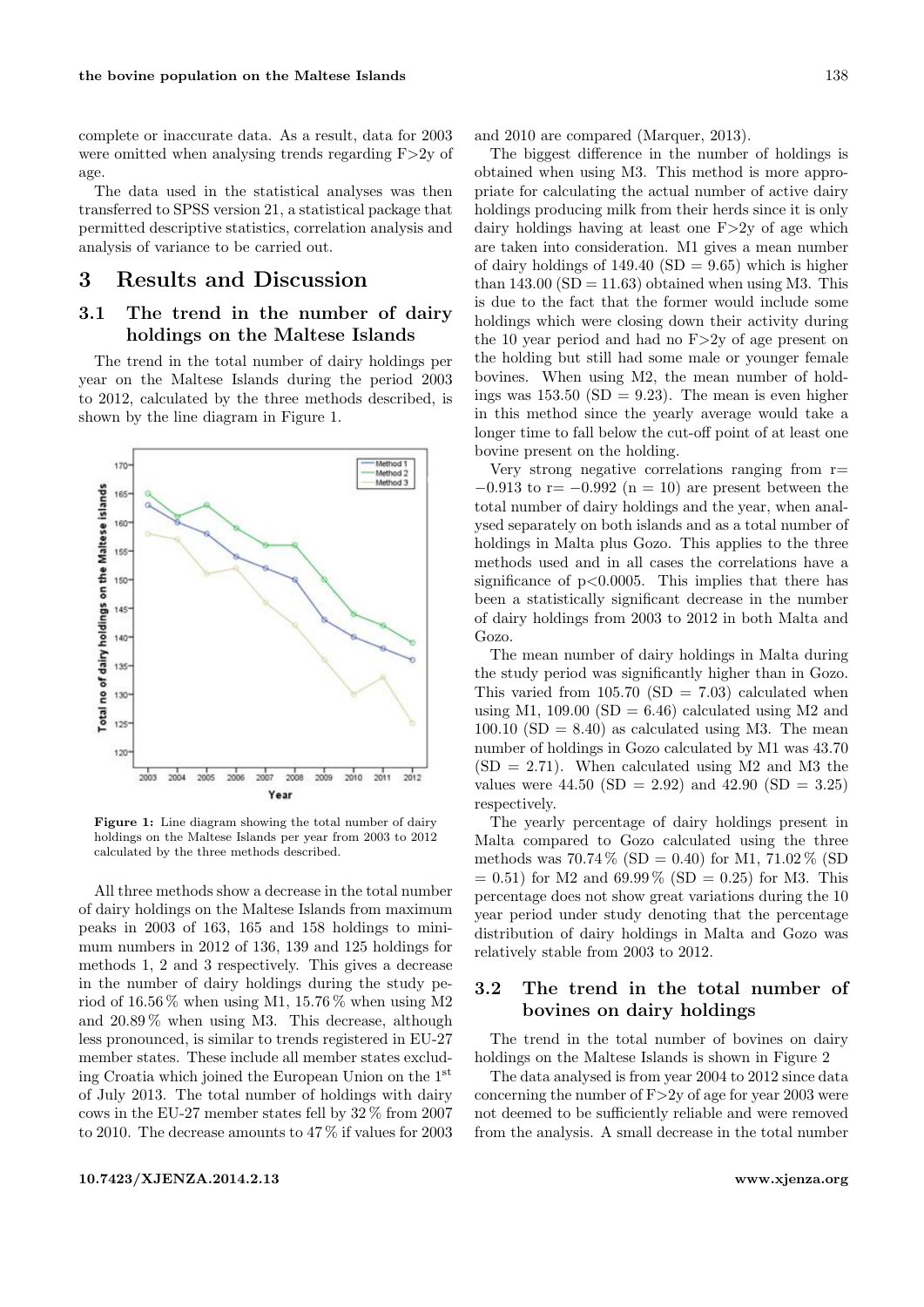<span id="page-3-0"></span>

Figure 2: Line diagram showing the total number of bovines on dairy holdings on the Maltese Islands from 2004 to 2012 calculated by the three methods described.

of bovines on dairy holdings on the Maltese Islands was registered from 2004 to 2007 using the three methods. The decrease was of 3.92 % when calculated using M1, 3.37 % using M2 and 4.12 % using M3. A sharp decrease in the bovine population then follows till 2010 and this is again demonstrated by all three methods. The decrease from 2007 to 2010 is of 21.08 % for M1, 20.15 % for M2 and 21.88  $\%$  for M3. An increase of 4.71  $\%$  and 5.23  $\%$  is then present from 2010 to 2012 as calculated using M1 and M3 respectively, whereas M2 shows a further slight decrease of  $1.19\%$  till 2011 with an increase of  $4.60\%$ from 2011 to 2012.

The overall decrease in the total number of bovines on dairy holdings on the Maltese Islands from 2004 to 2012 is of 20.61 %, 20.25 %, and 21.18 % as calculated using methods 1, 2 and 3 respectively.

The mean number of bovines on all dairy holdings on the Maltese Islands from 2004 to 2012, as calculated when using M1 was  $15,763.00$  (SD = 1,714.12). M2 gave a value of  $15,845.56$  (SD = 1,729.97) and M3 15,702.33  $(SD = 1,758.47).$ 

Very strong negative correlations of  $r=-0.930$ ,  $-0.930$  and  $-0.929$  (n = 9) are present between the total number of bovines on dairy holdings and the year calculated using methods 1, 2 and 3 respectively. These correlations are highly significant at a value of  $p < 0.0005$ denoting that there has been a significant decrease in the total number of bovines on dairy holdings on the Maltese Islands during the study period.

Statistically significant strong negative correlations

(p<0.05) ranging from −0.764 to −0.944 are also present when the bovine populations on dairy holdings on both islands are analysed separately showing that the decrease in the total number of bovines is present on both islands.

The bovine population on the dairy holdings in Malta is significantly larger than in Gozo. The mean number of bovines on all dairy holdings in Malta from 2004 to 2012, as calculated using M1 was  $10,153.00$  (SD = 1,265.76). M2 gave a value of  $10,219.44$  (SD = 1,298.12) and M3  $10,107.00$  (SD = 1,297.41). The values for Gozo were 5,610.00 (SD = 503.70) for M1, 5,626.11 (SD = 501.62) for M2 and  $5,595.33$  (SD = 513.77) for M3.

When the percentages of the number of bovines on dairy holdings in Malta relative to Gozo are analysed, the values show that  $64.32\%$  (SD = 1.44),  $64.40\%$  (SD  $= 1.64$ ) and 64.27% (SD  $= 1.45$ ) of bovines, as calculated using methods 1, 2 and 3 respectively, are present on dairy holdings in Malta relative to Gozo. Only M2 shows a significant correlation with  $r = -0.692$ ,  $n = 9$ , p< 0.05 between the percentage bovine population and the year under review. The fact that a significant correlation, which is not very strong, was obtained in only one of the methods implies that the percentage distribution of bovines on dairy holdings in Malta relative to Gozo was relatively stable during the study period.

# 3.3 The trend in the number of female bovines over 2 years of age on dairy holdings

The trend in the number of  $F > 2y$  of age on dairy holdings on the Maltese Islands was analysed since this data reflects the potential milk production on this type of holding. Method 3 was used in the analysis of this parameter. The trend for the period 2004 to 2012 is shown by the line diagram in Figure [3.](#page-4-0)

The number of F>2y of age on dairy holdings in Malta shows a decrease from 5,725 bovines in 2004 to 4,419 in 2012. This represents a decrease of 22.81 %. The mean number of F>2y of age in Malta for the same period was  $4,897.00$  (SD =  $461.63$ ).

In Gozo, the number of  $F > 2y$  of age increases slightly from 2,493 in 2004 to 2,811 in 2007. A slight decrease then follows to reach 2,331 in 2012. From 2004 to 2012 the number of F>2y of age on dairy holdings in Gozo decreased by only 6.50%. The mean number of  $F>2y$ of age in Gozo was  $2,570.33$  (SD = 175.80).

If the total number of  $F > 2y$  of age on both islands is taken into consideration, a decrease of 17.86 % from 8,218 in 2004 to 6,750 in 2012 can be seen. The mean number of F>2y of age on the Maltese Islands was  $7,467.33$  (SD = 563.73).

This trend is very similar to the trend in the number of dairy cows on holdings in the European Union.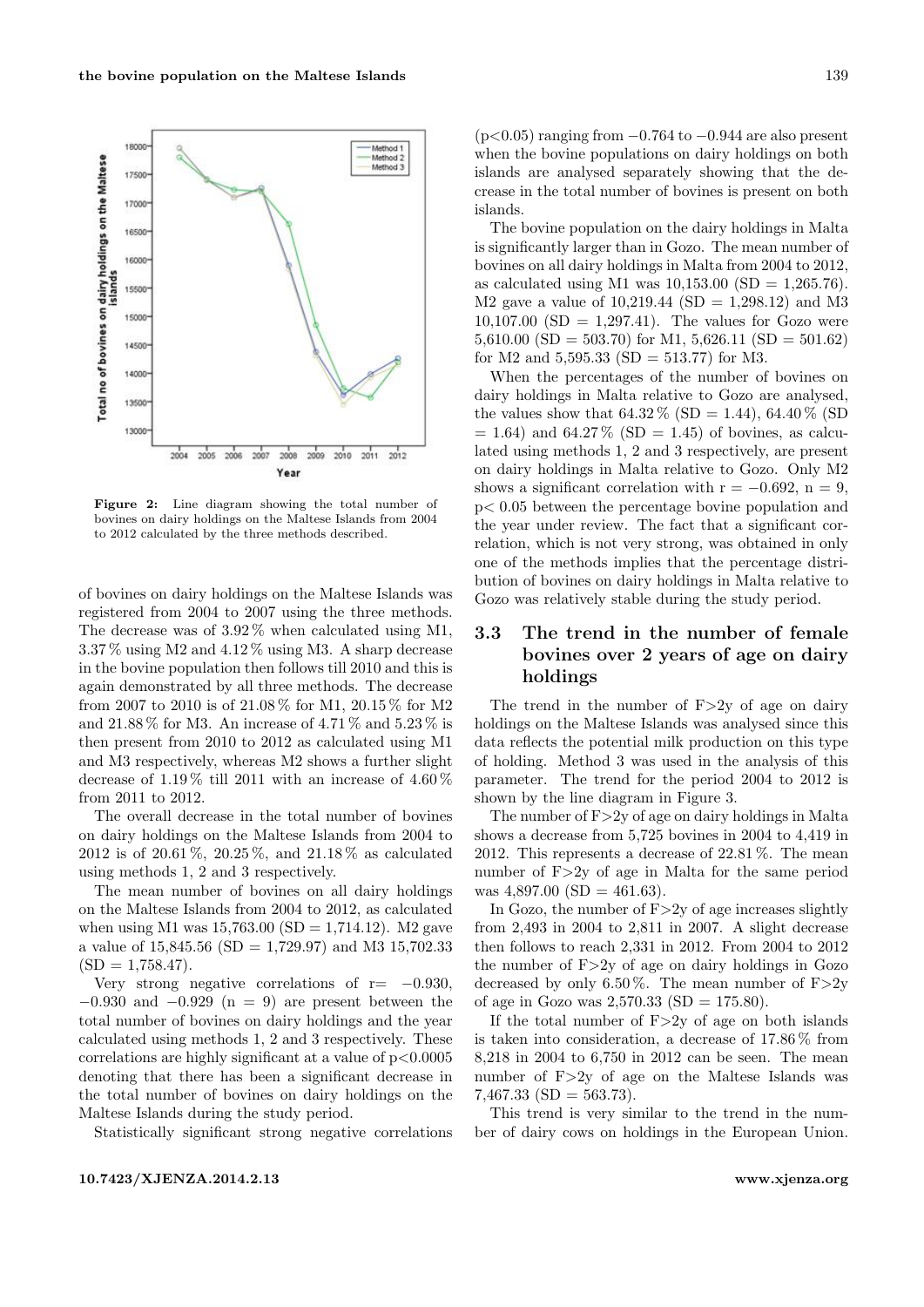<span id="page-4-0"></span>

Figure 3: Line diagram showing the number of female bovines greater than 2 years of age on dairy holdings in Malta, Gozo and Malta  $+$  Gozo from 2004 to 2012.

<span id="page-4-1"></span>

Figure 4: Line diagram showing the average bovine population (average herd size) on dairy holdings in Malta, Gozo and Malta + Gozo from 2004 to 2012.

(Marquer, [2013\)](#page-7-3) reports a decrease of  $20\%$  in the number of dairy cows on the specialist dairying holdings in the EU-27 countries from 2007 to 2010. Specialist holdings are defined as deriving at least two thirds of their output from the dairy activity (Marquer, [2013\)](#page-7-3).

A statistically significant, strong negative correlation is present between the number of  $F > 2y$  of age in Malta and the period under study ( $r = -0.956$ ,  $n = 9$ ,  $p < 0.0005$ ) showing that the number of  $F > 2y$  of age in Malta decreased significantly during the study period. However, no significant correlation is present between the number of  $F > 2y$  of age and the period under study in Gozo. This implies that their number in Gozo has remained relatively unchanged during the study period. When the trend for both islands is analysed together we obtained a statistically significant, strong negative correlation with  $r = -0.946$ ,  $n = 9$  and  $p < 0.0005$ .

The number of dairy cows in the EU stood at 22.9 million in 2011. Whilst Germany had the highest proportion of dairy cows, at 18.3 % within the EU-27 countries (Marquer, [2013\)](#page-7-3), the Maltese Islands with a dairy cow population of 6,813 in 2011, had the smallest proportion at 0.03 %.

### 3.4 The trend in the average bovine population (average herd size) on dairy holdings

This trend was included in the study to determine if the average herd size on dairy holdings on both islands was increasing to make up for the decreasing number of holdings. The trend is shown by the line diagram in Figure [4.](#page-4-1) In this instance data obtained by Method 3 was used in the analysis.

The average herd size on dairy holdings on the Maltese Islands was relatively stable from 2004 to 2006. This was mainly due to a decrease in the average herd size on dairy holdings in Malta from 113.37 in 2004 to 102.50 in 2006 and an increase in Gozo from 123.70 in 2004 to 136.07 in 2006. In 2007 an increase was registered in both Malta (107.47) and Gozo (142.14). In Malta the average population reached its minimum of 93.77 in 2010 whilst in Gozo a minimum of 125.53 was reached in 2011. An increase was then registered in both islands in 2012 with values reaching 104.33 in Malta and 133.58 in Gozo. The decrease on both islands from 2007 to 2010 was mainly due to the ongoing EBL eradication programme.

No statistically significant correlation is present between the average bovine population and the year in Malta and Gozo ( $r = -0.589$ ,  $n = 9$ ,  $p = 0.095$ ) or in Gozo alone ( $r = -0.137$ ,  $n = 9$ ,  $p = 0.726$ ). A statistically significant, weak negative correlation is present between the average bovine population on dairy holdings in Malta and the period under study ( $r = -0.692$ ,  $n = 9$ ,  $p = 0.039$ . This implies that the average herd size on dairy holdings on both islands, although showing some fluctuations during the study period, remained relatively constant.

A statistically significant difference is present between the average herd size on dairy holdings in Malta and Gozo as determined by one-way ANOVA  $(F (2.24) =$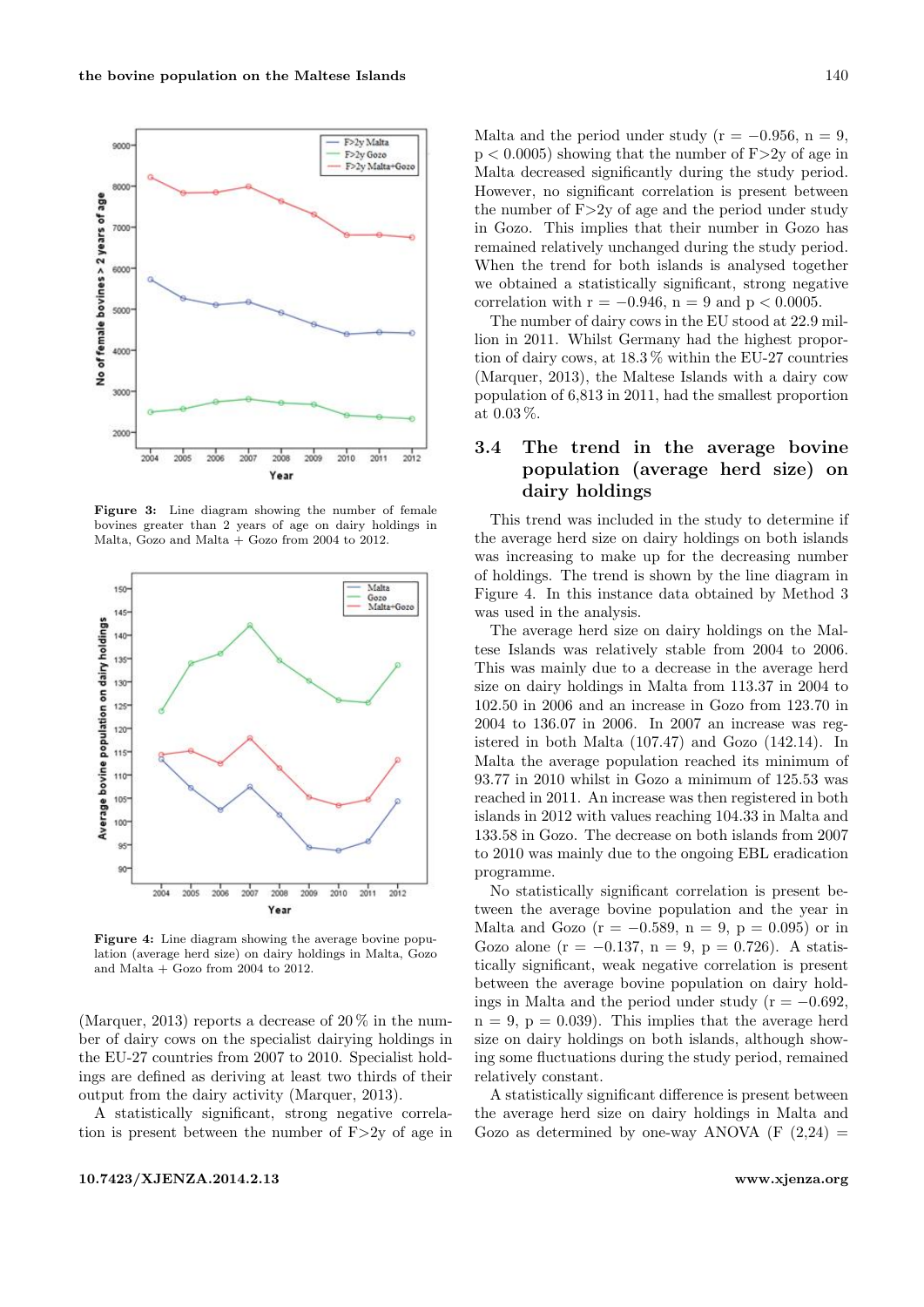58.42,  $p < 0.0005$ ). A Tukey post-hoc test shows that the average herd size on dairy holdings as calculated using M3 in Malta is statistically significantly lower  $(102.25 \pm 6.67, p < 0.0005)$  than the average herd size on dairy holdings in Gozo  $(131.76 \pm 5.93)$  for the period 2004 to 2012.

### 3.5 The trend in the average number of  $F>2y$  of age on dairy holdings

Apart from analysing the average herd size on dairy holdings, the trend in the average number of  $F > 2y$  of age on these holdings on the Maltese Islands was also studied. This was considered important since any changes in this data group are very likely to affect the milk producing potential of the dairy holdings. The trend in the average number of  $F>2y$  of age on dairy holdings is shown in Figure [5.](#page-5-0)

<span id="page-5-0"></span>

Figure 5: Line diagram showing the average number of female bovines greater than two years of age on dairy holdings in Malta, Gozo and Malta + Gozo from 2004 to 2012.

The trend on dairy holdings in Malta is quite different to that in Gozo. The trend in Malta is relatively stable throughout the period 2004 to 2012 with a mean of 49.49  $(SD = 1.51)$ . In Gozo, the average number of F $>2y$ increases from a minimum value of 53.04 in 2004 to a maximum of 65.37 in 2009. The average then decreases till 2011 to increase to 61.34 in 2012. The trend for the two islands together follows closely the trend shown for Malta.

For the period under study, no statistically significant correlation was present between the average number of F>2y on dairy holdings and the year in Malta  $(r = -0.354, n = 9, p = 0.350)$ , Gozo  $(r = 0.525, n = 9,$   $p = 0.146$ , or on both islands taken together  $(r = 0.194,$  $n = 9$ ,  $p = 0.617$ . This implies that the average number of F>2y of age on both islands was relatively constant during the study period. This is in contrast to the trend in the EU-27 countries where the average number of dairy cows per holding has been reported to have increased (Marquer, [2013\)](#page-7-3).

A statistically significant difference is present between the average number of  $F > 2y$  on dairy holdings in Malta and Gozo from 2004 to 2012 as determined by one-way ANOVA (F  $(2,24) = 49.48$ , p < 0.0005). A Dunnett T3 post-hoc test shows that the average number of F>2y on dairy holdings in Malta is statistically significantly lower  $(49.49 \pm 1.51, p < 0.0005)$  than the average on dairy holdings in Gozo  $(60.68 \pm 3.77)$ . The average number of F>2y on dairy holdings in Malta and Gozo (52.86  $\pm$ 1.23) lies in between these two values. If we assume that female bovines over two years of age on Maltese dairy holdings are in fact dairy cows, than this average is higher than the average of around 28 dairy cows on EU-27 specialist dairying holdings where a maximum of 141 dairy cows per holding was reported in Denmark and a minimum of 3 cows per holding was reported in Romania (Marquer, [2013\)](#page-7-3).

### 3.6 The trend in the ratio of female to male bovines on dairy holdings

The mean number of female bovines on the Maltese Islands during the period 2004 to 2012 calculated using M3 was  $12,567.89$  (SD = 1,039.70) whereas the mean number of male bovines was  $3,134.44$  (SD = 730.22).

The ratio of female to male bovines on dairy holdings in both Malta and Gozo was relatively stable from 2004 to 2007. In Malta an increase in the ratio followed from 3.71 in 2007 to 5.75 in 2011. The ratio decreased slightly to 5.19 in 2012. In Gozo a marked increase was present from 2.93 in 2007 to 4.29 in 2009 and then the ratio remained relatively stable at 3.99 in 2012 (Figure [6\)](#page-6-8).

The increase in both cases is due to a proportionally larger decrease in the number of males on the holdings. This was possibly due to the slaughtering trends during the EBL eradication campaign.

Statistically significant, strong positive correlations are present between the ratio of female to male bovines and the year in Malta ( $r = 0.879$ ,  $n = 9$ ,  $p < 0.05$ ), Gozo ( $r = 0.856$ ,  $n = 9$ ,  $p < 0.05$ ), and Malta and Gozo  $(r = 0.884, n = 9, p < 0.05).$ 

A statistically significant difference is present between the female to male bovine ratios on dairy holdings in Malta and Gozo calculated using M3 over the period 2004 to 2012 as determined by one-way ANOVA (F  $(2,24) = 5.01$ ,  $p < 0.05$ ). A Tukey post-hoc test shows that the female to male bovine ratio on holdings in Malta is statistically significantly higher  $(4.55 \pm 0.78,$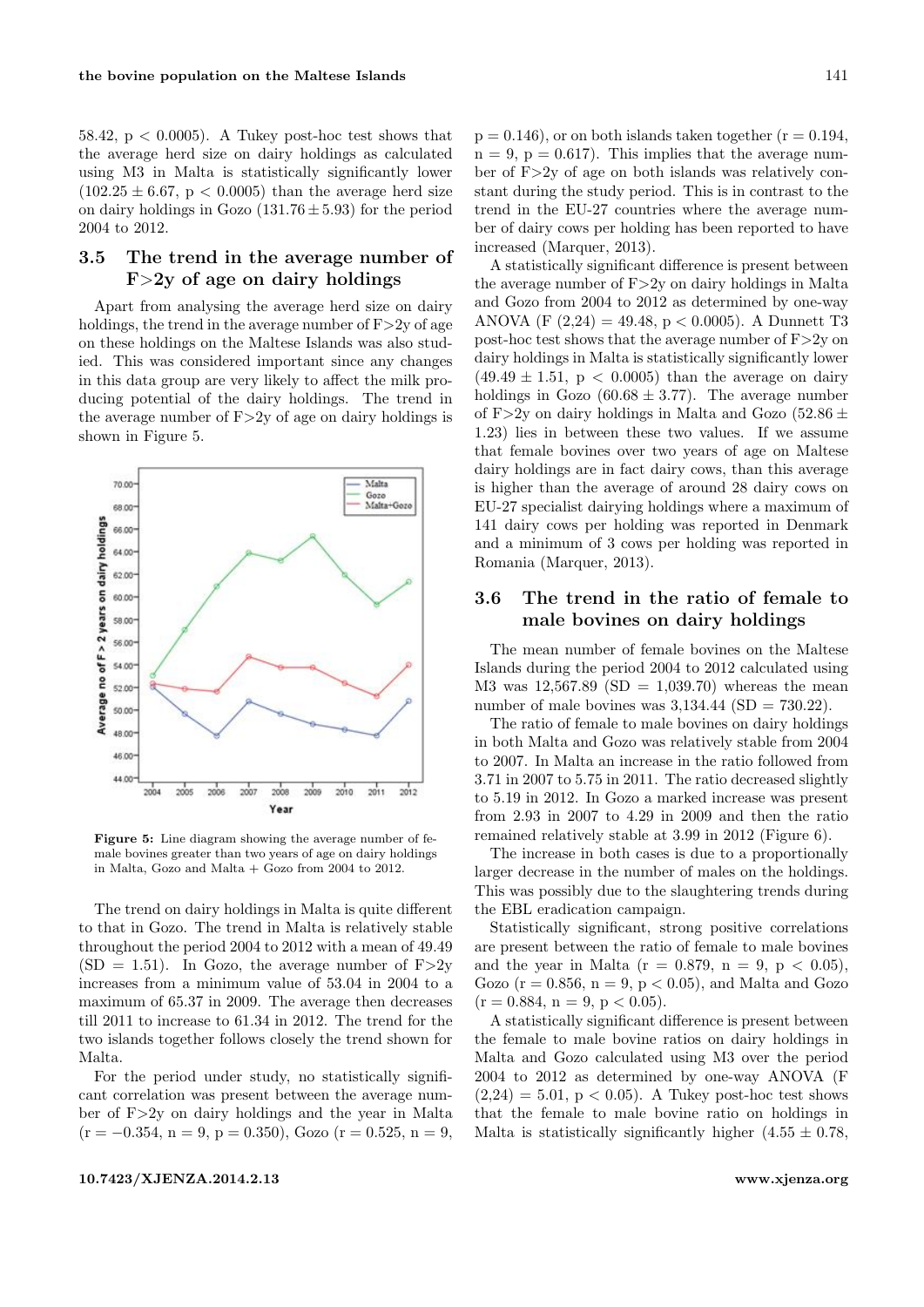<span id="page-6-8"></span>

Figure 6: Line diagram showing the change in ratio between the number of female to male bovines on dairy holdings in Malta, Gozo and Malta + Gozo from 2004 to 2012.

 $p \leq 0.05$ ) than the ratio on dairy holdings in Gozo  $(3.56 \pm 0.56)$ . This difference might be due to the fact that the number of non-dairy bovine holdings in Gozo and their average herd size are considerably lower than those in Malta. As a result dairy holdings in Gozo tend to keep more male bovines up to slaughtering age rather than selling them to non-dairy holdings at an early age as happens in Malta.

# 4 Conclusions

This study has described and analysed six trends with regard to dairy holdings and their bovine population on the Maltese Islands from 2003, a year before Malta's accession to the European Union to 2012. The general trends on the Maltese Islands show that there was a significant decrease in the number of dairy holdings, in the total bovine population and in the number of  $F > 2y$  of age during the study period. The number of dairy holdings and the total bovine population decreased by approximately 17.74 % and 20.68 % respectively, depending on the method used for their calculation. The total number of  $F>2y$  on dairy holdings on the islands decreased by  $17.86\%$  from 2004 to 2012. On the other hand, the average herd size and the average number of F>2y on the dairy holdings on the Maltese Islands showed no statistically significant changes. A significant increase in the ratio of female to male bovines from 3.55 to 4.70 was registered on these holdings. The fact that the average herd size and the average number of  $F > 2y$ of age on the holdings showed no significant changes implies that the bovine population on the holdings during the study period was relatively stable.

# Acknowledgments

The authors wish to thank the Veterinary and Phytosanitary Regulation Department of Malta and in particular the staff at the Identification and Registration Section, for their help in data collection from the National Livestock Database. We also wish to thank Prof. Liberato Camilleri from the Faculty of Science, University of Malta for reviewing the statistics used in this paper.

#### References

- <span id="page-6-3"></span>European Commission. (1993). Council Directive 93/24/EEC of 1 June 1993 on the statistical surveys to be carried out on bovine animal production. OJ L 149/5.
- <span id="page-6-1"></span>European Commission. (2004). Commission Decision of 3 June 2004 recognising the fully operational character of the Maltese database for bovine animals. OJ L 257/8.
- <span id="page-6-2"></span>European Commission. (2005). Commission Decision 2005/415/EC of the 1 of June 2005 authorising Malta to make use of the system established by Title I of Regulation (EC) No 1760/2000 of the European Parliament and of the Council to replace surveys of bovine livestock. OJ L141/30.
- <span id="page-6-6"></span>European Commission. (2008a). Regulation (EC) No 1165/2008 of the European Parliament and of the Council of 19 November 2008 concerning livestock and meat statistics and repealing Council Directives 93/23/EEC, 93/24/EEC and 93/25/EEC. OJ L321/1.
- <span id="page-6-7"></span>European Commission. (2008b). Regulation (EC) No 1166/2008 of the European Parliament and of the Council of 19 November 2008 on farm structure surveys and the survey on agriculture production methods and repealing Council Regulation (EEC) 571/88. OJ L 321/14.
- <span id="page-6-0"></span>Government of Malta. (2003). Comprehensive monitoring report on Malta's preparation for membership. Government of Malta.
- <span id="page-6-5"></span>Government of Malta. (2005a). Bovine Animals (Identification and Registration) and Beef Labelling Rules. Retrieved May 25, 2013, from [http://www.](http://www.justiceservices.gov.mt/DownloadDocument.aspx?app=lom&itemid=11020&l=1) [justiceservices.gov.mt/DownloadDocument.aspx?](http://www.justiceservices.gov.mt/DownloadDocument.aspx?app=lom&itemid=11020&l=1) [app=lom&itemid=11020&l=1.](http://www.justiceservices.gov.mt/DownloadDocument.aspx?app=lom&itemid=11020&l=1) Subsidiary Legislation 437.84.
- <span id="page-6-4"></span>Government of Malta. (2005b). Identification and Registration of Animals Rules. Retrieved May 25, 2013, from [http://www. justiceservices.gov.mt/](http://www.justiceservices.gov.mt/DownloadDocument.aspx?app=lom&itemid=11014&l=1) DownloadDocument . aspx? app =  $\text{lom } \& \text{ itemid } =$ [11014&l=1.](http://www.justiceservices.gov.mt/DownloadDocument.aspx?app=lom&itemid=11014&l=1) Subsidiary Legislation 437.78.